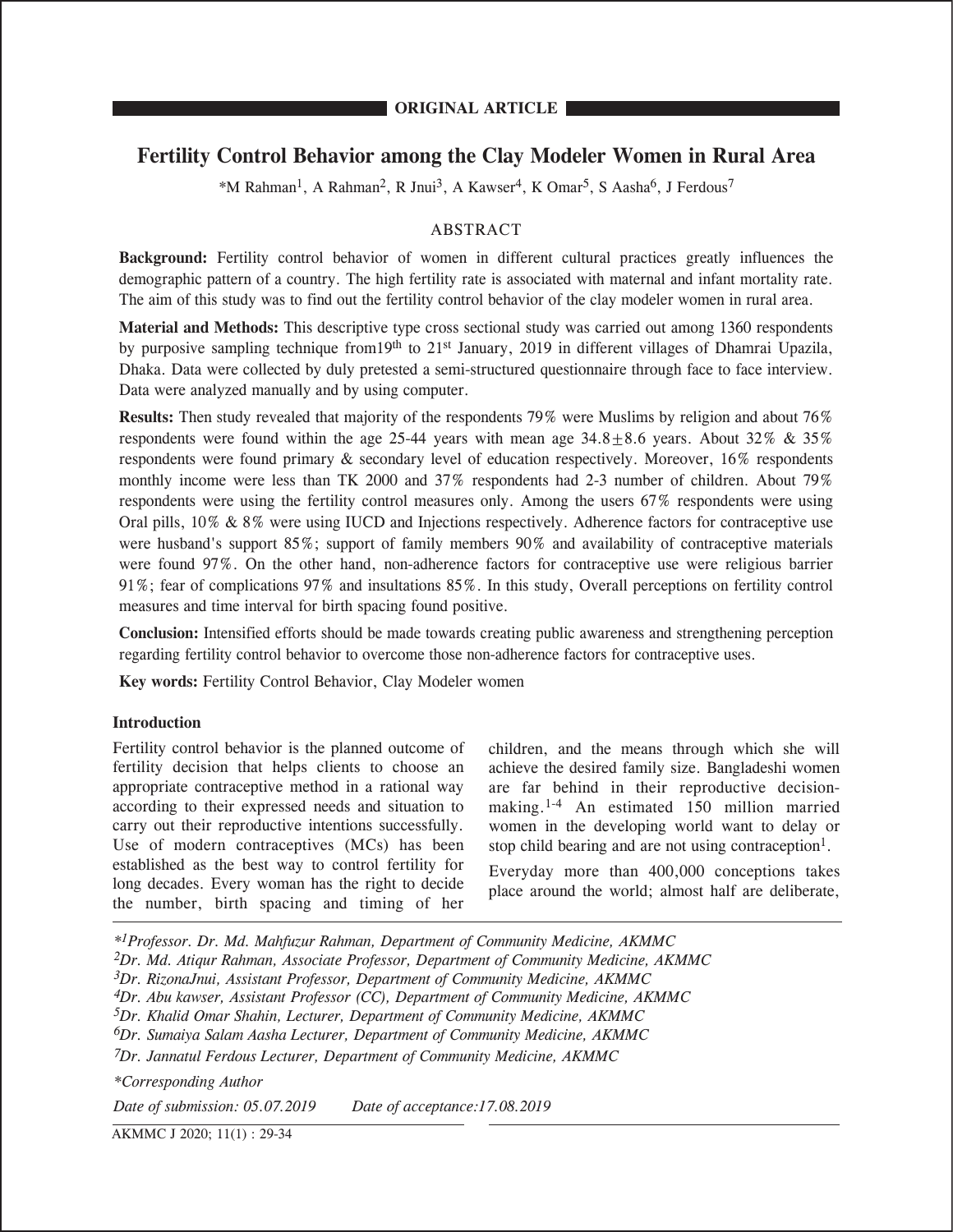happy decisions but half are unintended and many of these are bitterly regretted5. Eighty percent of sample population resides in rural areas<sup>6</sup>. National family planning program have proved effective in reducing fertility and making progress population stabilization. No contraindication need to exist between respect for reproductive right and strong advocacy need for small families and for mass adoption of contraceptive methods7.

Fertility control is an urgent issue not only to improve maternal and child health (MCH) but also to ensure country development. $8-11$  According to global context, total fertility rate (TFR) in 2015 was 2.5 live births per woman with a huge regional difference. The highest fertility rate was found 4.7 live births per woman in Africa, while the lowest found was 1.6 live births per woman in Europe<sup>12</sup>. Even some Asian countries like Singapore and Japan showed TFR less than 1.5 in 2016. Contraceptive use has been increasing steadily since 1970 and is currently widespread throughout the world. Globally, modern contraception prevalence rate (CPR) has risen slightly, from 54% in 1990 to 57.4% in 2015. Although contraceptive use has increased in many parts of the world, especially in Asia and Latin America, among least-developed countries like the sub-Saharan region it is still at a low CPR. TFR and CPR not only differ among Asian countries but also show regional disparity in different socio-economic groups within countries like Bangladesh, India and Pakistan.13 One of the most serious problems facing many developing countries is the rapid and uncontrollable increase in their population. This is attributed to bearing of many children by women especially in the rural areas because of lack of education and awareness, poverty, marriage at early ages. Consequently, their family sizes increase and population grows rapidly.

Fertility control behavior described through modified Theory of Planned Behavior (TPB) can be highly effective to encourage rural women of Bangladesh to take contraceptive decisions in a rational way. Regional variations of fertility control behavior and its predictors described in the study based on TPB were almost untouched in reproductive health research in rural Bangladesh.

Bangladeshi rural women are hardly familiar with reproductive autonomy and they are deprived in FP decision-making. Urban-rural residence and education are basic socio-economic variables with

well documented effects on fertility and contraceptive use.

Clay modeling or the traditional pot industry of Bengal, which was grown from the ancient times, is now on the way on extinction. Those who are related with this clay modeling are called Kumar or Pal. Their education and living standard are backward. In the strong heart of modernity, the ancient people of Bengal are losing their life with this industry for many years. Most of the clay modeler, particularly the women are almost illiterate and unaware of the modern concept of family planning. So uncontrolled fertility behavior are bringing them to more vulnerability of poverty. In this regards information on the existing perception of fertility control behavior among the clay modeler women of the rural community is essential to provide need based health care delivery to them. This information is rarely available. Community based study can reflect the true picture about the fertility control behavior of the clay modeler women of given community and their preferences in seeking services to this issues, This study was aimed at identifying regional variations of fertility control behavior among reproductive women in rural Bangladesh with its associated factors applying TPB. Though several studies were done previously to identify fertility control behavior and its related factors, the situation in rural Bangladesh was still unclear and needed to be explored more.<sup>7,8</sup> This study findings may contribute to the improvement of perception and practicing pattern of fertility control measures of clay modeler women of rural community. The purpose of this study was to find out fertility control behavior of clay modeler women in rural community.

## **Methodology**

This was a descriptive cross sectional study carried out among clay modeler married women residing in different villages (kumrail, Taltola, Islampur ,Ambagan, Hajipur, Chobipara and ponchas) of Dhamrai Upazila during the period of 19th to 21st Dhannai Opazha during the period of 19<sup>th</sup> to 21<sup>th</sup><br>January, 2019. There were 1360 respo<del>n</del>dents selected purposively. A pretested semi-structured questionnaire was the instrument for data collection. The 3rd year MBBS students (AKMMC-09) were engaged in implementation of questionnaire. Prior interview verbal and duly signed consent form were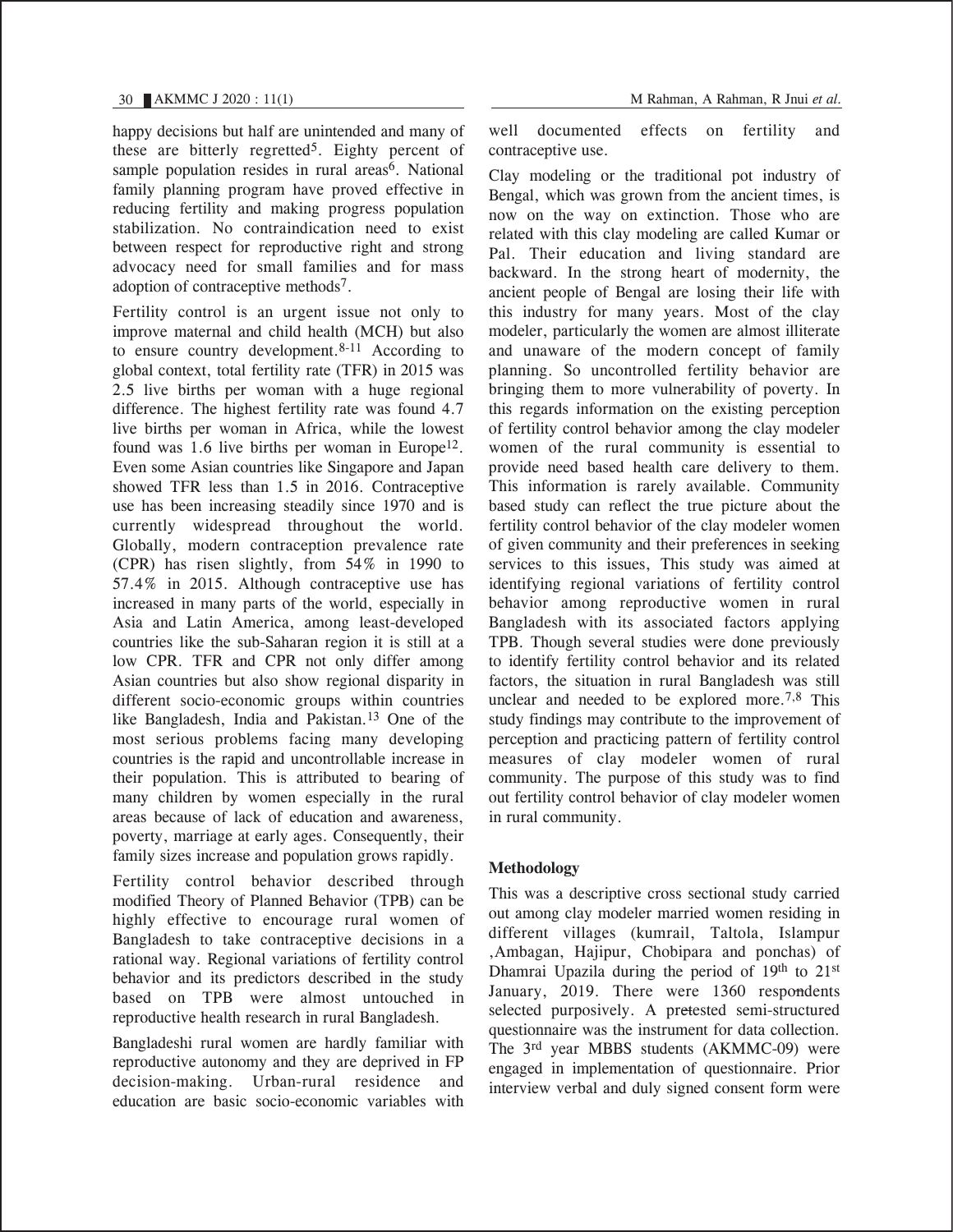considered as an ethical practice. It was processed and analyzed manually and by using computer.

#### **Results**

**Table I:** Distribution of the respondents by socio-demographic characteristics n=1360

| <b>Variables</b> | <b>Variables</b>  | Number of   | Percentage |
|------------------|-------------------|-------------|------------|
|                  | <b>Categories</b> | respondents | $(\%)$     |
| Age              | $15 - 24$         | 130         | 10         |
|                  | $25 - 34$         | 582         | 43         |
|                  | $35 - 44$         | 444         | 33         |
|                  | >45               | 204         | 14         |
| Educational      | Illiterate        | 222         | 16         |
| level            | Primary           | 435         | 32         |
|                  | Secondary         | 472         | 35         |
|                  | HSC and above     | 231         | 17         |
| Monthly          | < 2000            | 215         | 16         |
| income           | 2001-5000         | 398         | 29         |
| (BDT)            | 5001-10000        | 612         | 45         |
|                  | >10000            | 94          | 7          |
|                  | Nothing           | 41          | 3          |
| Number of        | 2                 | 146         | 10         |
| children         | 3                 | 368         | 27         |
|                  | 4                 | 680         | 50         |
|                  | 5                 | 103         | 8          |
|                  | >5                | 63          | 5          |

About 76% respondents were found within age of 25-44 years with mean age of 34.8 years and  $SD \pm 8.60$ . Majority (79%) were Muslim. About 32% and 35% respondents were found Primary and Secondary level of education. However, 16% were found monthly income below 2,000 BDT.

**Figure 01:** Pie Diagram showing distribution of respondents by fertility control measures n=1360



Figure 01 shows that about 79%respondents were taking fertility control measures and rest 21% didn't.

Table II: Distribution of respondents by level of perception on fertility control measures.  $n = 1069$ 

| <b>Statement</b>                                                                                   | <b>SA</b>   | $\mathbf{A}$ | <b>UD</b>   | D         | <b>SD</b>       |
|----------------------------------------------------------------------------------------------------|-------------|--------------|-------------|-----------|-----------------|
| Planned family is not having                                                                       | 737         | 239          | $\Omega$    | 107       | $\Omega$        |
| more than two child                                                                                | (68)        | (22)         | (0)         | (10)      | (0)             |
| More than two child is not                                                                         | 596         | 260          | 109         | 65        | 53              |
| good for health                                                                                    | (55)        | (24)         | (10)        | (6)       | (5)             |
| Birth spacing is at least one.                                                                     | 30          | 50           | 15          | 5         | $\Omega$        |
| year                                                                                               | (3)         | (5)          | (1)         | (1)       | (0)             |
| Use of contraceptive brings                                                                        | $\theta$    | $\Omega$     | 130         | 217       | 736             |
| curse to the family                                                                                | (0)         | (0)          | (12)        | (20)      | (68)            |
| Time interval in pregnancy is                                                                      | 704         | 195          | 130         | 54        | $\Omega$        |
| important                                                                                          | (65)        | (18)         | (12)        | (5)       | (0)             |
| Female should use permanent                                                                        | $\theta$    | $\Omega$     | 107         | 250       | 726             |
| method only                                                                                        | (0)         | (0)          | (10)        | (23)      | (67)            |
| Ligation is only permanent                                                                         | 434         | 325          | 163         | 109       | 52              |
| method for female                                                                                  | (40)        | (30)         | (15)        | (10)      | (05)            |
| Fertility Control is the                                                                           | 488         | 271          | 174         | 98        | 52              |
| husbands responsibility too                                                                        | (45)        | (25)         | (16)        | (9)       | (5)             |
| It is disgraceful for husband to                                                                   | 42.         | 65           | 152         | 336       | 488             |
| use contraceptives                                                                                 | (4)         | (6)          | (14)        | (31)      | (45)            |
| Husband should practice                                                                            | 510         | 315          | 216         | 42        | $\theta$        |
| discussion at community clinic                                                                     | (47)        | (29)         | (20)        | (4)       | (0)             |
| Husband should help wife to                                                                        | 564         | 325          | 163         | 31        | $\overline{0}$  |
| get family planning service                                                                        | (52)        | (30)         | (15)        | (3)       | (0)             |
| Regular discussion between<br>husband & wife is helpful for<br>fertility control                   | 650<br>(60) | 347<br>(32)  | 65<br>(6)   | 21<br>(2) | $\Omega$<br>(0) |
| Male sterilization has also need<br>to be practiced equally in<br>addition to female sterilization | 629<br>(58) | 217<br>(20)  | 163<br>(15) | 74<br>(7) | $\Omega$<br>(0) |

*(NB: Figures within the parenthesis indicate percentage)*

Majority women (68%) were aware that planned family is not having more than two children. Only 12% were found undecided in terms of perception to time interval for birth spacing. However, 40% of the respondents strongly agreed upon ligation as a permanent method. Only 6% were undecided regarding discussion on fertility control between husband and wife.

Table III: Distribution of respondents by factors responsible for Contraceptive adherence.  $n = 1069$ 

| <b>Adherence factors</b>  | Yes       | No        | <b>Total</b> |
|---------------------------|-----------|-----------|--------------|
| Husband support           | 85 (921)  | 15 (162)  | 1069 (100)   |
| Support of family members | 90 (975)  | 10 (108)  | 1069 (100)   |
| Availability              | 95 (1029) | 5(54)     | 1069 (100)   |
| Affordable cost           | 86 (932)  | 14 (151)  | 1069 (100)   |
| Suitable to use           | 92 (997)  | 8(86)     | 1069 (100)   |
| F. P. Service facility    | 90 (975)  | 10 (108)  | 1069 (100)   |
| Religious barrier         | 15(163)   | 85 (920)  | 1069 (100)   |
| Fear of insulations       | 5(55)     | 95 (1028) | 1069 (100)   |
| Fear of complications     | 3(33)     | 97 (1050) | 1069 (100)   |
|                           |           |           |              |

*(NB: Figures within the parenthesis indicate percentage)*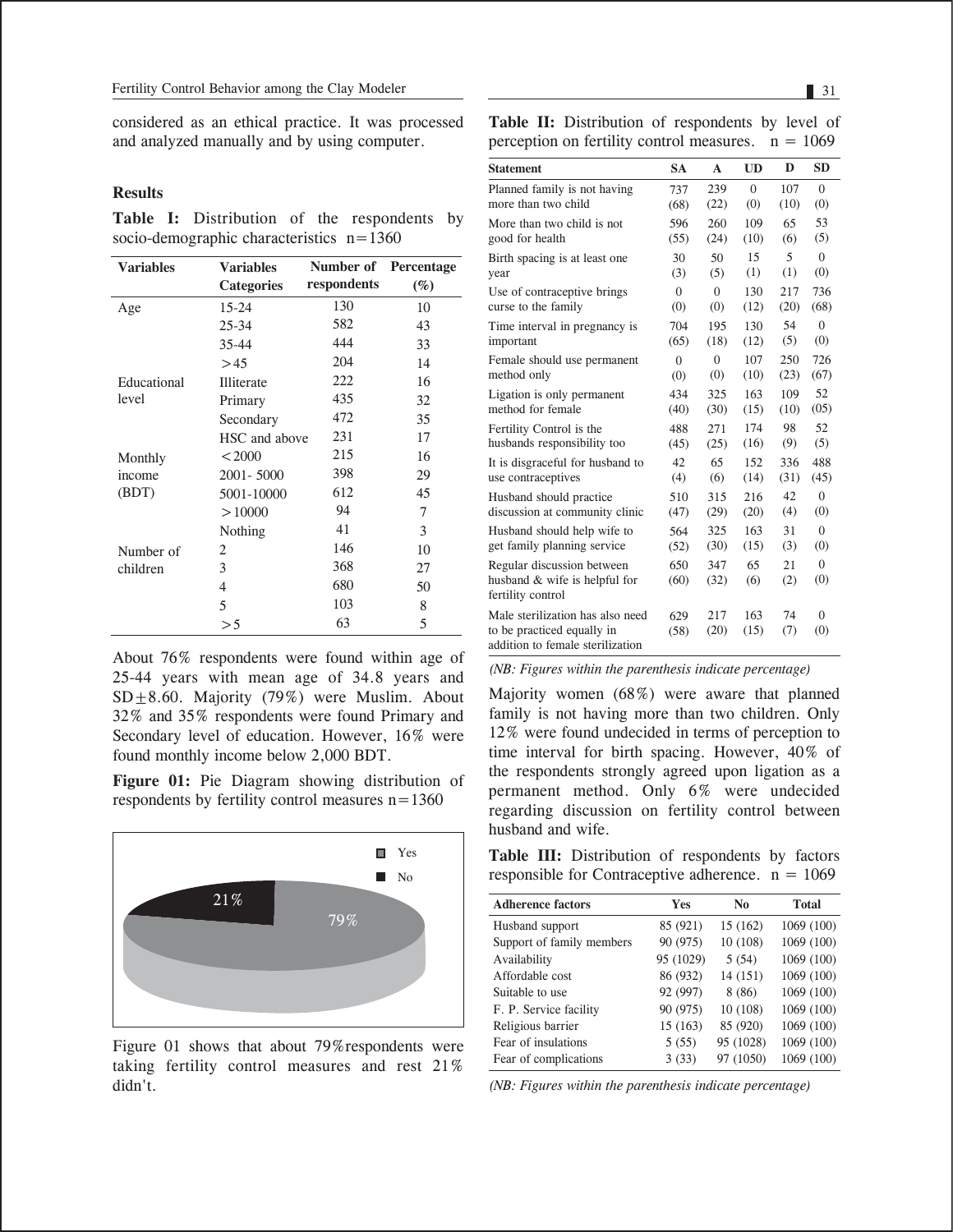About 85%, 90% & 95% respondents mentioned Husband support, Support of family members &availability of contraceptive materials as their adherence factors of contraceptive uses.

Table IV: Distribution of respondents by factors responsible for Contraceptive Non-adherence.

 $n = 1069$ 

| <b>Adherence factors</b>  | Yes       | No       | <b>Total</b> |
|---------------------------|-----------|----------|--------------|
| Husband support           | 13 (141)  | 87 (942) | 1069 (100)   |
| Support of family members | 8(87)     | 92 (996) | 1069 (100)   |
| Availability              | 13 (141)  | 87 (942) | 1069 (100)   |
| Affordable cost           | 8(87)     | 92 (996) | 1069 (100)   |
| Suitable to use           | 11 (120)  | 89 (963) | 1069 (100)   |
| F. P. Service facility    | 12 (129)  | 88 (954) | 1069 (100)   |
| Religious barrier         | 91 (985)  | 9(98)    | 1069 (100)   |
| Fear of insultations      | 85 (920)  | 15 (163) | 1069 (100)   |
| Fear of complications     | 97 (1051) | 3(32)    | 1069 (100)   |

*(NB: Figures within the parenthesis indicate percentage)*

About 91%, 97% & 85% respondents mentioned Religious barrier, Fear of complications & insulations as their non-adherence factors of contraceptive uses.

**Figure 02:** Line Diagram showing distribution of respondents by number of children.  $n=1360$ 



Figure 02 showing about 10% and 27% respondents were found having 2 and 3 children respectively.

**Figure 03:** Bar Diagram showing distribution of respondents by options of contraceptive use in practice



Figure 03 showing majority (67%) of the respondents were using oral pills whereas only 3% respondents were found using implant.

#### **Discussion**

The study reveals that majority of the respondents, about 80% were Muslims by religion which is less than national statistics of the UNESCO survey 2017 where Muslims, 90% & Hindus, 8%. Regarding age of the respondents, about 76% were found within 25-44 years with mean age 34.8 years and  $SD + 8.6$ . The literacy rate of the respondents were about 84% of whom 35% had secondary level of education and it is quite high in relation to national statistics as per UNESCO report 2017 where literacy rate was 72%. However, about 45% respondents had monthly income in between  $5000/6$  to  $10000/6$  and  $27\%$  respondents were found to have 3 children.

Regarding fertility control measures, about 79% respondents were practicing fertility control measures which are higher than the national contraceptive practice rate, 62.4% as per UNESCO report 2014, but it correlates with the other study conducted by Kabiretal. Most widely used contraceptive methods were Oral pills (67%) IUCD (10%), and Injectable (8%) which are different from other work of Seema *et al* 7 while supported by the work of Soloman Avidime *et al.*19 No use of emergency contraceptive methods reflects the illiteracy level and knowledge regarding this method. Regarding adherence factors for contraceptive use were Husband support (85%), Support of family members (90%) and availability of contraceptive materials (95%) and for the nonadherence factors for contraceptive uses were Religious barrier (91%), Fear of complications  $(97%)$  and Insultations  $(85%)$ . The important points to observe in this study is that most of the women were aware about the contraceptives and used fertility control measures and were observed a positive perception regarding birth spacing and fertility control.

#### **Conclusion**

In this study, it was found that higher proportions of women was aware about contraceptives and were using fertility control measures. However, Respondents perception on fertility control measures were positive in regards to more than two children is not good for health. Perception to time interval for birth spacing was also positive towards fertility control as well. Most of the women were responded in favor of using oral pills. Adherence factors for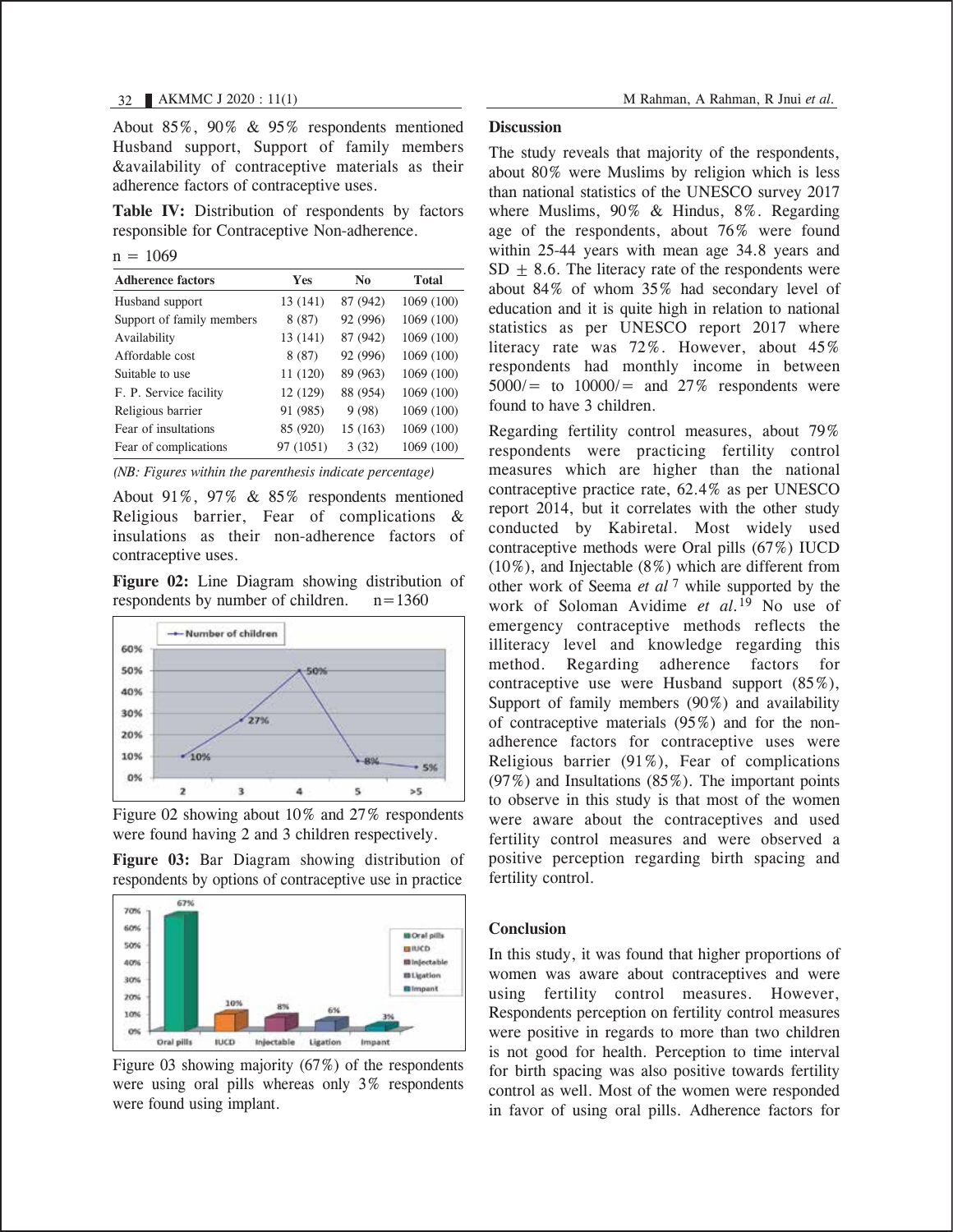contraceptive use were husband support, support of family members and availability of contraceptive materials. On the other hand, non-adherence factors for contraceptive uses were religious barrier, fear of complications and insultations.

## **Recommendations**

Considering the findings of the present study, the recommendations are as follows:

- Fertility control behavior demands efforts on knowledge and awareness in regards to use of contraceptives and choice of permanent method. An awareness program will correct that misperception.
- Availability of appropriate contraceptive materials needs to be ensured.
- Fertility control perception demands effective health education in regards to male sterilization as well.
- Effective contraceptive adherence deserves husband support as well.
- Further large scale in depth study is needed to formulate policy in regards to encourage family planning activities among rural women.

#### **Acknowledgement**

It is our pleasure to acknowledge Principal and Vice principal of Anwer Khan Medical College to support in conducting this study. We also gratefully acknowledge Director NIPSOM and his supporting staffs at Dhamrai UHC in providing accommodation and guidance during our stay at their premises. We are extending thanks to the support staffs of Dhamrai UHC as well. Thanks to our AKMMC-09 batch students for their hard work from the very beginning in preparing protocol, conducting and implementing this study with their active participation for data collection in particular. Last but not least, the clay modeler women of the study area are gratefully acknowledged as key informants.

#### **Conflict of Interest**

This paper has no conflict of interest among the authors.

#### **References**

- 1. World Health Organization (WHO). Contraception: Past, Present and Future and Why It Matters. Sexual and Reproductive Health Program. 2018.
- 2. Picavet, C.; Leest, L.V.; Wijsen, C. Contraceptive decision-making: Background and outcomes of contraceptive methods. Rutgers World Population Foundation (WPF). 2011.
- 3. United Nations Population Division (UNPD). Trends in Contraceptive Use Worldwide 2015.
- 4. United Nations Population Fund (UNFPA). The Global Programto Enhance Reproductive Health Commodity Security: Annual Report 2013.
- 5. Hodgson, E.J.; Collier, C.; Hayes, L.; Curry, L.; Fraenkel, L. Family planning and contraceptive decision-making by economically disadvantaged, African-American women. Contraception 2013, **88**: 289-296.
- 6. Wyatt, K.D.; Anderson, R.T.; Creedon, D.; Montori, V.M.; Bachman, J.; Erwin, P.; LeBlanc, A. Women's values in contraceptive choice: A systematic review of relevant attributes included in decision aids. BMC Women's Health 2014, **14**: 28.
- 7. Bongaarts, J.; Cleland, J.; Townsend, J.W.; Bertrand, J.T.; Gupta, M.D. Family Planning Programs for the 21st Century: Rationale and Design. Population Council, 2012.
- 8. Ministry of Health and Family Welfare (MOHFW), National Institute of Population Research and Training (NIPORT). Bangladesh Demographic and Health Survey 2014; NIPORT: Dhaka, Bangladesh, 2016.
- 9. Rahman, M. M.; Mostofa, M.G.; Hoque, M.A. Women's household decision-making autonomy and contraceptive behavior among Bangladeshi women. Sex. Reprod. Healthc. 2014, **5**: 9-15.
- 10. Ahmed, S.; Li, Q.; Liu, L.; Tsui, A.O. Maternal deaths averted by contraceptive use: An analysis of 172 countries. Lancet 2012, **380**: 111-125.
- 11. Ashraf, Q.H.;Weil, D.N.;Wilde, J. The Effect of Fertility Reduction on Economic Growth. Popul. Dev. Rev. 2013, **39**: 97-130.